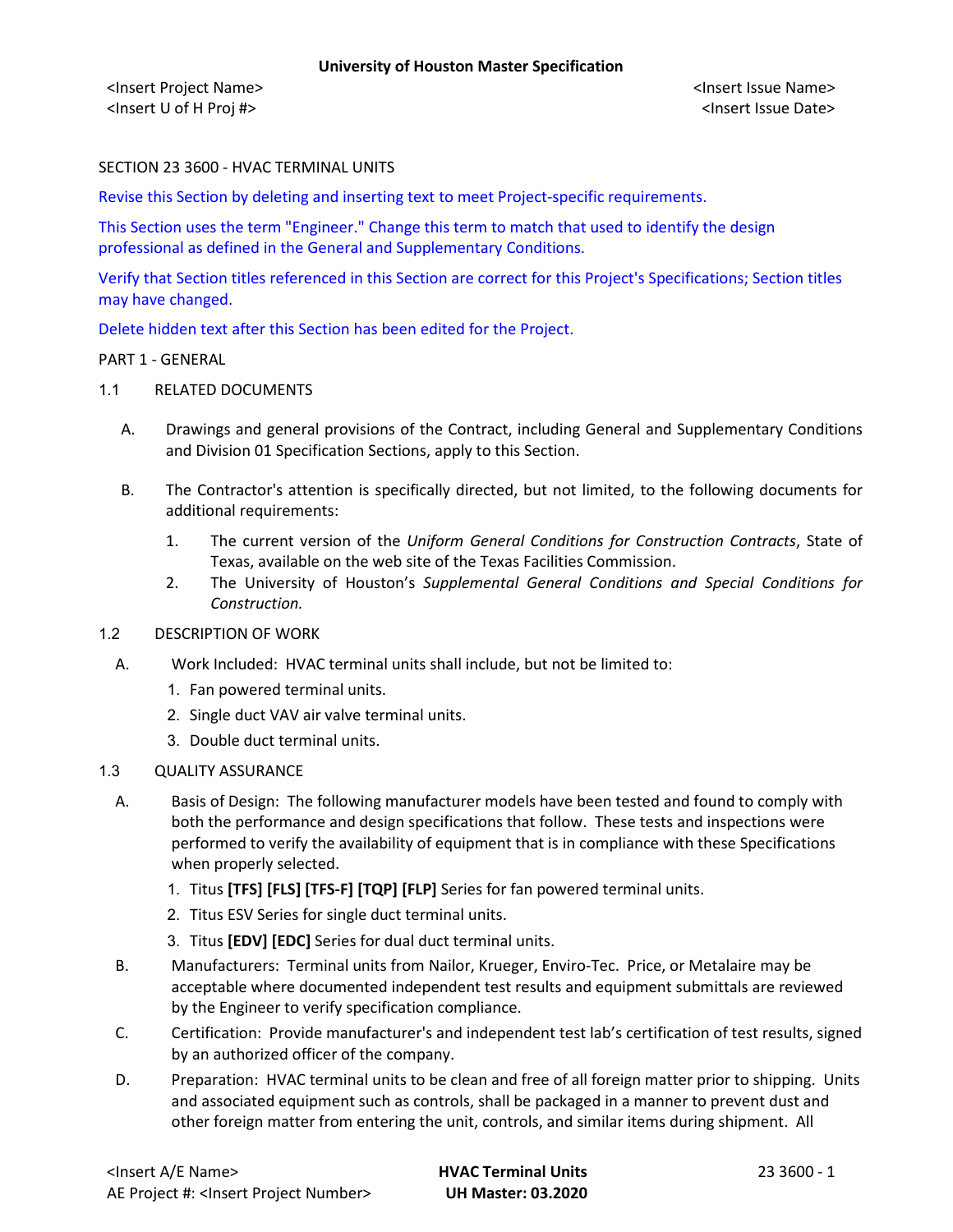external controls, operators, and sensors shall be covered by rigid metal shields during shipment and storage.

## 1.4 SUBMITTALS

- A. Submittals shall include, but not be limited to, the following:
	- 1. Cut sheets on each terminal unit, clearly marked to show sizes, configuration, construction, unique features, controls, clearances, accessories, performance data, sound data, operating sequence and other pertinent information.
	- 2. Terminal unit **[and fan]** curves or charts which clearly show terminal unit **[and fan]** performance.
	- 3. Performance characteristics for each terminal unit.
	- 4. Wiring and control diagrams and air flow sensor calibration curves for each terminal unit type.
	- 5. Copies of factory-certified sound, leakage and performance test results from actual tests of units of the same model and construction to those which will be provided for the project.
	- 6. Written report of the test results including noise criteria (NC) in sound power as tested in **[an independent test lab]** reverberant room with terminal unit operating at the scheduled airflow. When reporting NC levels, no credits or reduction shall in any way be considered for room, plenum, ceiling, and similar item effects.
	- 7. Certified dimensioned drawings showing the locations of all openings, support points, connections, sizes for same, overall dimensions of all boxes and any other pertinent information that may affect the installation of the boxes.
	- 8. Submit the following certified performance data for each size and type of terminal unit to be used on the project:
		- a. Maximum and minimum cfm ratings at 0.35 inches water-column discharge static pressure.
		- b. Fan horsepower and cfm curves for each fan (fan powered terminal units only).
		- c. Pressure drop through each primary air damper at 25%, 50% and 100% of design cfm.
		- d. Pressure drop through terminal unit and heating coil at full plenum air mode for fan powered terminal units and full heating and full cooling modes as applicable for single and double duct terminal units.
		- e. Radiated and discharge sound power data for each size terminal unit at 0.5", 1.0", and 1.5" primary duct static pressure, 0%, 25%, 50%, 75% and 100% primary cold air and design discharge cfm (constant fan powered terminal units only) and static pressure.
		- f. Temperature mixing data for each size fan powered or dual duct terminal unit at maximum and minimum discharge cfm for the unit size with 25%, 50% and 75% primary air.
	- 9. Product warranties and guarantees.

10.Additional information as required in Section 23 0100 "Mechanical General Provisions.".

#### 1.5 PRODUCT DELIVERY, STORAGE AND HANDLING

- A. Deliver HVAC terminal units in factory-fabricated water resistant packaging.
- B. Handle HVAC terminal units carefully to avoid damage to components, enclosures, and finish.
- C. Store HVAC terminal units in a clean, dry space and protect from weather.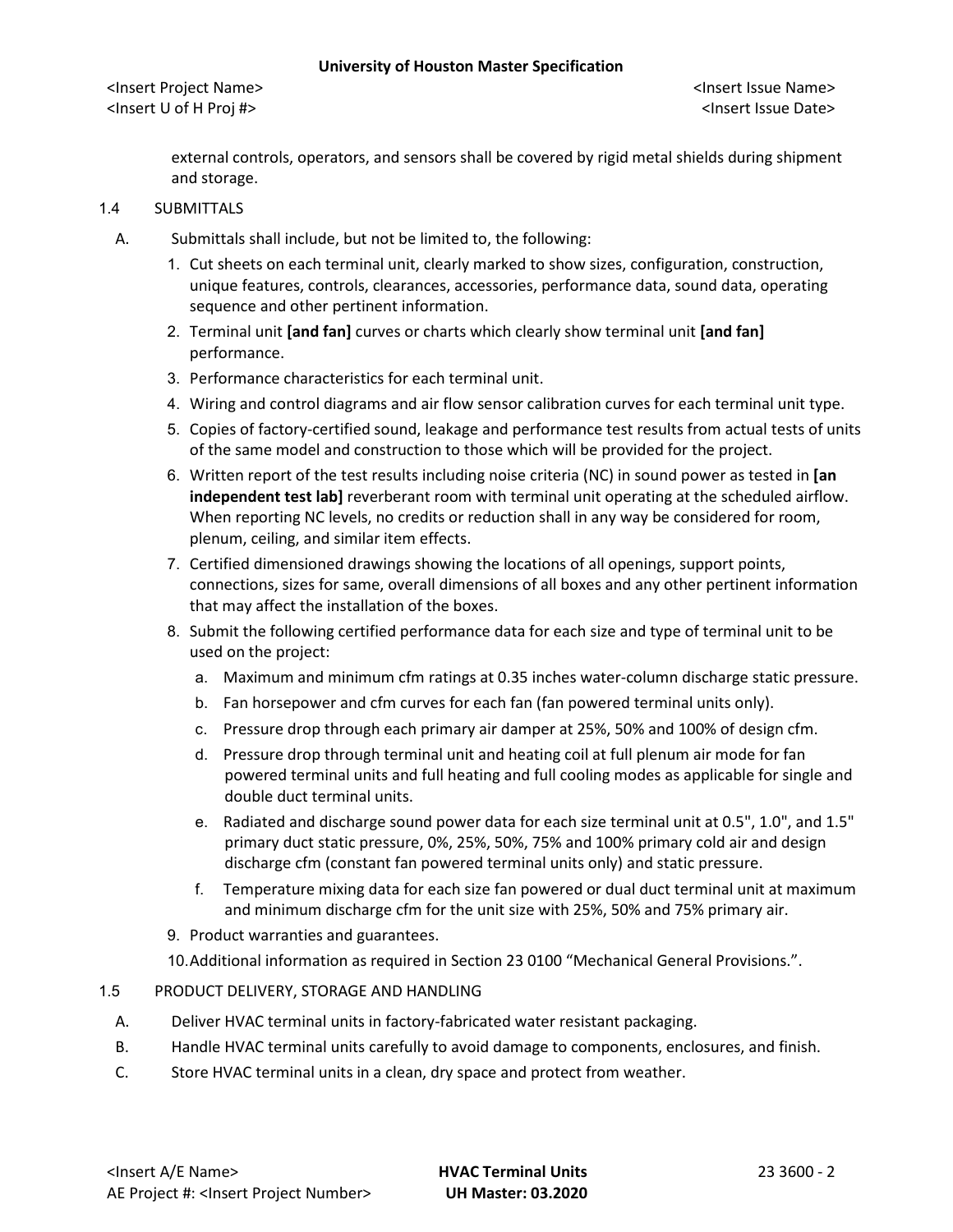## PART 2 - PRODUCTS

## 2.1 MATERIALS

A. General: Provide HVAC terminal units of standard materials and components designed and constructed as recommended by the manufacturer and as required for a complete installation in compliance with these Specifications. Units with electrical equipment shall be constructed in accordance with NEMA and NEC and shall include disconnects or fused disconnects where specified required by the NEC.

#### 2.2 FAN POWERED TERMINAL UNITS

- A. General: Provide **[constant] [variable]** volume, pressure independent **[constant] [intermittent]** fan-powered terminal units consisting of a sheet metal housing with a control damper, damper operator, fan assembly, heating coil (where scheduled), and flow controls. Fan powered terminal units shall be compatible with the temperature controls as specified under Division 25. Terminal unit capacities and sizes shall be as scheduled and shown on the Drawings.
- B. Housing: Shall be constructed of 20 gauge minimum galvanized sheet metal with a rigid frame with mechanical seals and gaskets to minimize housing leakage. Housing shall be lined with one inch, dual density fiberglass. Insulation shall meet the requirements of NFPA 90A and UL 181 **[and be protected with a perforated steel inner liner]. [Housing shall be designed such that both cold air and plenum air are equally split between both sides of the double inlet unit fan.]** Gasketed access doors **[with a maximum of four speed latches]** shall be provided on the bottom of each unit. Housing shall be provided with a round or oval inlet for use with flexible duct (1800 fpm maximum velocity) and a rectangular outlet for slip and drive connection to sheet metal ductwork (1600 fpm maximum velocity).
- C. Control Damper: Shall be of a low leakage, **[sliding plate "zebra" design with stainless steel plates and] [opposed blade or] [single blade design with]** self-lubricated bearings. Dampers shall be suitable for use with **[pneumatic] [electric]** operators. Damper leakage shall not exceed the following airflows at 4 inches water column:
	- 1. 4 inches inlet duct diameter: 6 cubic feet per minute.
	- 2. 5 inches inlet duct diameter: 6 cubic feet per minute.
	- 3. 6 inches inlet duct diameter: 6 cubic feet per minute.
	- 4. 7 inches inlet duct diameter: 6 cubic feet per minute.
	- 5. 8 inches inlet duct diameter: 6 cubic feet per minute.
	- 6. 9 inches inlet duct diameter: 6 cubic feet per minute.
	- 7. 10 inches inlet duct diameter: 6 cubic feet per minute.
	- 8. 12 inches inlet duct diameter: 6 cubic feet per minute.
	- 9. 14 inches inlet duct diameter: 7 cubic feet per minute.
	- 10. 16 inches inlet duct diameter: 7 cubic feet per minute.
- D. Damper Operators: Shall be a **[pneumatic] [electric]** type normally closed damper operator rigidly attached to the terminal unit and connected to the damper with an adjustable linkage. Operators shall be sized to properly operate the unit dampers. Dampers shall be factory-mounted and **[piped] [wired]** including all controls required for operation, except **[main air and thermostat] [control wiring]** connections. Operator**[s] [springs]** shall be selected to coordinate with the control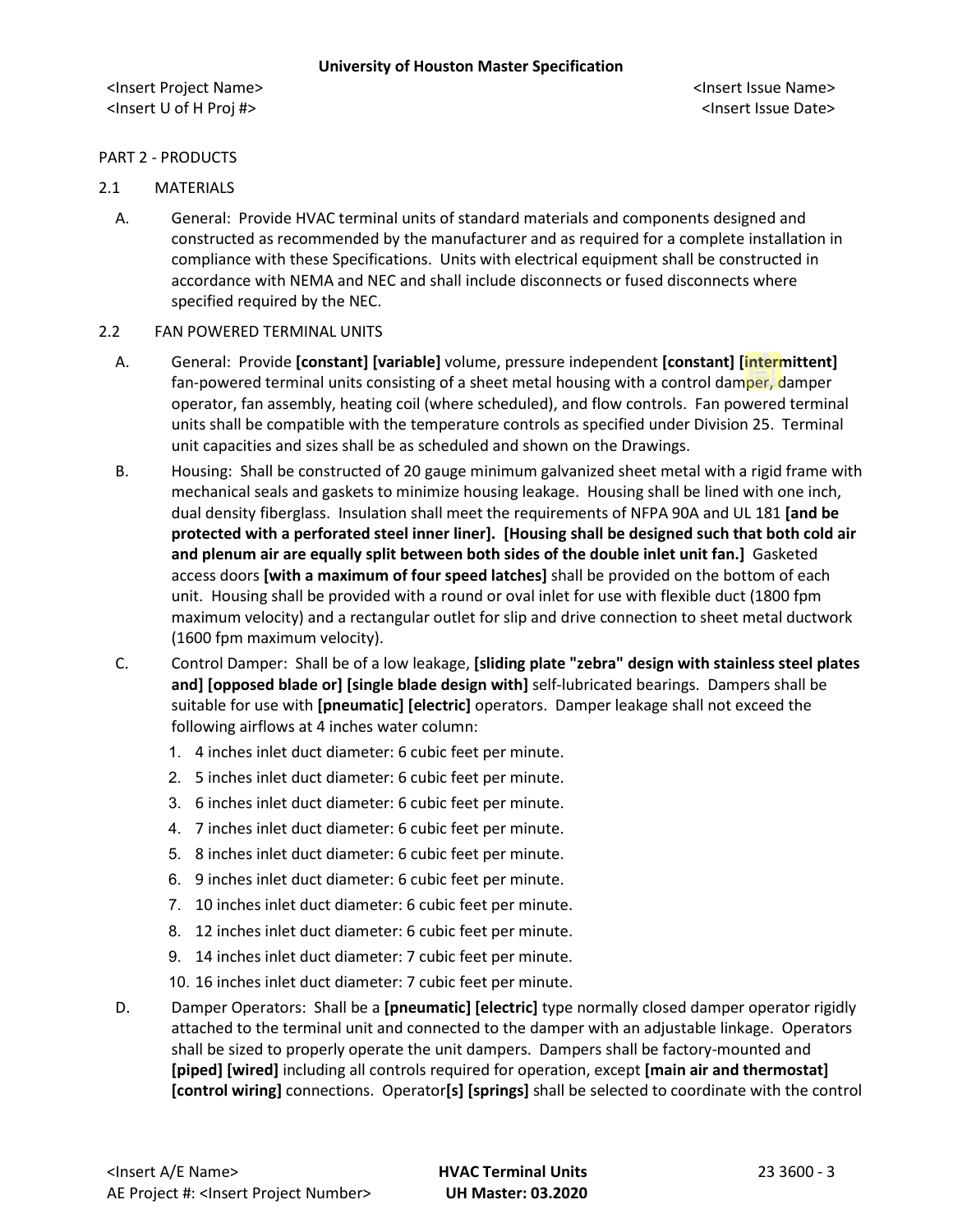<Insert Project Name> <Insert Issue Name> <Insert U of H Proj #> <Insert Issue Date>

sequence shown on the Drawings and specified. All exposed operator/linkage components shall be protected with removable metal covers.

#### Consider allowing EC motors for fan powered terminal units.

E. Fans: Provide fans balanced statically and dynamically, of the indicated capacity, designed and assembled to be easily removed for servicing. **[Fans shall move design airflow at all times of box operation.]** Fans shall be of metal construction. Provide centrifugal fan wheels designed for discharge static pressures indicated on the Drawings. System shall be non-overload. Provide vibration isolation as required.

#### Retain one of the following two paragraphs.

- **F. [Motors: Provide motors of the indicated or required capacity, installed for easy removal, with automatic reset thermal overload protection of the permanent split-capacitor type suitable for use with a fan speed controller. Provide sleeve type motor bearings, graphite bronze or equivalent. Motor voltage shall be as scheduled on the Drawings. Fan-motor combination shall be a manufactured product with sufficient actual installed experience to verify a minimum of a 15 year average service life. Average service life shall be certified by an authorized officer of the company. Motors shall be of a type suitable for use in the specified terminal unit. Motor shall turn fan in the proper rotation, irrespective of condition at fan start up. Provide full range speed controls for final balancing. Speed controls shall have minimum voltage stops factory-set to protect motors from low speed burnout.]**
- **G. [Motors: Fan motors shall be suitable for operation with the field power source provided and the ambient temperature encountered. In situations where the motor is downstream of the heating source, the motor shall be capable of continuous operation in the leaving air temperature of the coil. Motor shall be electronically commutated motor (ECM), variable speed, direct current brushless motor specifically designed for use with single phase, 60 hertz. Power efficiency rating of motor shall be at least 70 percent maintained throughout entire operating range. Provide motor with a controller/inverter that provides pulse width modulated signal to motor. Controller shall control motor speed through either manual adjustment at the unit or remote adjustment. Terminal unit manufacturer shall provide Division 25 BMS provider with control algorithm to allow fan airflow adjustment through the BMS.]**
- H. Electrical Connections: Provide fan powered terminal units designed for a single electrical power feed and complying with all applicable NEC and UL requirements and all other applicable Codes and Standards. For terminal units without electric heating coils, provide unit-mounted fused disconnect switches with factory wiring from the load side of the disconnect switch to the fan motor. The only field wiring shall be to the line side of the disconnect switch. For terminal units with electric heating coils, provide individual unit-mounted fused disconnect switches, one for the fan motor and one for the heating coil. Disconnect switches shall be factory-wired on the load side to the load served and shall be tapped together on the load side such that only a single incoming electrical feeder connection is required. Refer to Division 26 for fuse and disconnect switch specifications. Fuses shall be sized for a nominal 125% of full load amperes of the load served.

#### [INCLUDE FOR INTERMITTANT FAN UNITS ONLY]

**I. [Backdraft Damper: Fan backdraft damper shall be a low noise, low leakage type with aluminum blades and blade seals.]**

## [SELECT ONE OF THE FOLLOWING]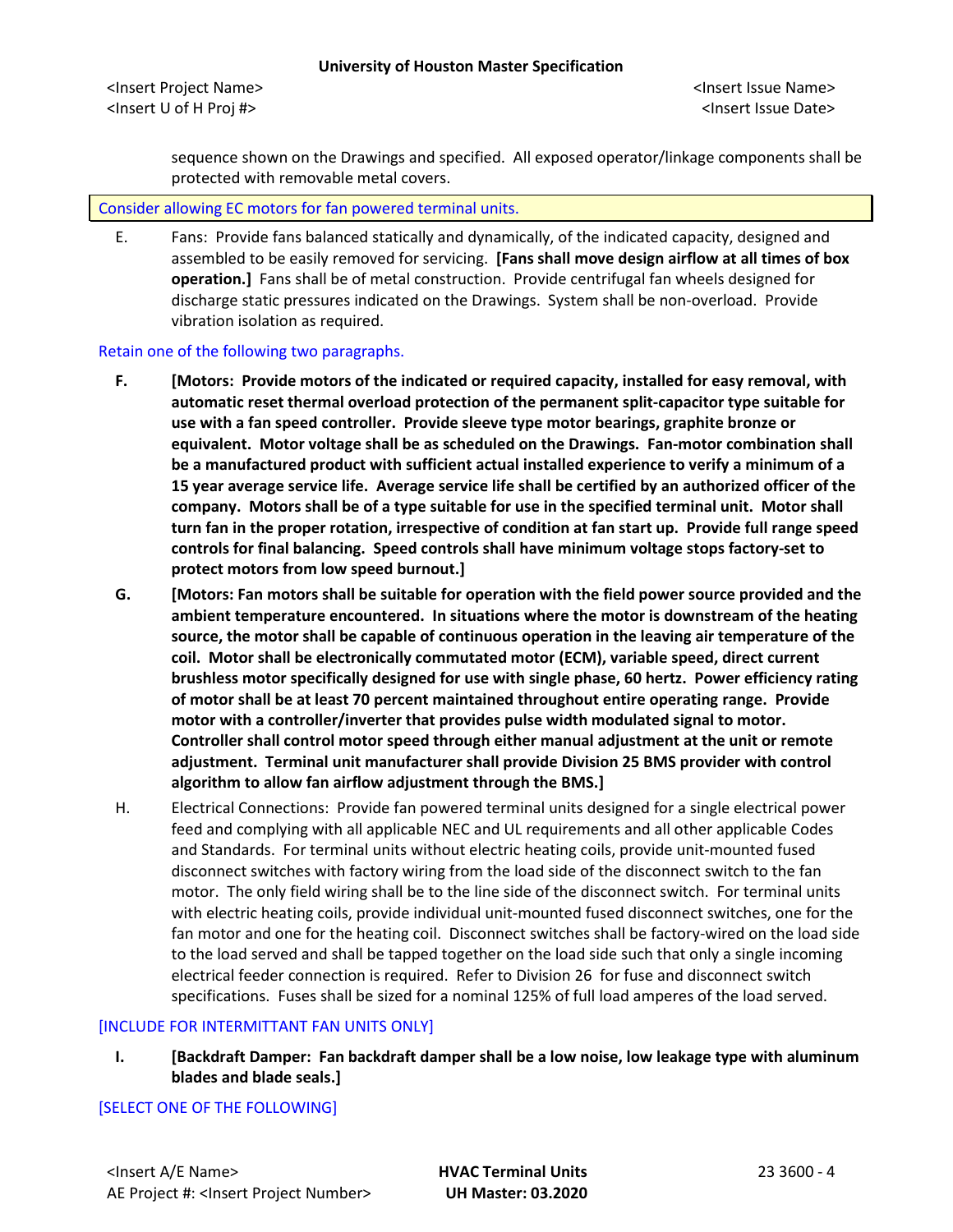**J. [Electric Heating Coils: Electric heating coils shall be provided on fan powered terminal units where scheduled or shown on the Drawings. 480 volt heaters shall be delta wired. Units with heaters shall be UL-listed for zero clearance, shall bear the UL-listing mark and label and shall meet all National Electrical Code (NEC) requirements. Heater frames, enclosures, and terminal boxes shall be constructed of galvanized steel. Heating elements shall be Type A 80-20 nickel/ chromium wire and shall not glow when operating per design. Heaters shall be provided with factory-installed and wired branch circuit fusing as required by the NEC and UL. Each heater shall be complete with silent magnetic contactors for each stage, a primary thermal cutoff to de-energize the heater in case of overheating, a differential air pressure switch and [a pneumatic heater control switch (PE switch)] [electronic controls] for each heater contactor.]**

[**OR**]

**K. [Hot Water Heating Coils: Hot water heating coils shall be provided on fan powered terminal units, where scheduled or shown on the Drawings. Hot water heating coils shall be constructed with 0.010 inch aluminum plate fin with collars drawn, belled and firmly bonded to ½ inch diameter [0.020 inch] [0.035 inch] wall copper tubes. Coil headers shall be brass or bronze. No soldering or tinning shall be used in the bonding process. Coils shall have galvanized steel casing and [manual] [automatic] air vents. Coil header and U-bends shall be insulated and shall not be exposed. Coils shall be provided with automatic air vents and drain valves. Factory test coils with 300 psig air pressure under water. Coil face velocity shall not exceed 700 fpm. Coils shall have a maximum of 12 fins per inch. Coil air and water pressure drops shall not exceed scheduled maximums.]**

## [INCLUDE FOR HOT WATER COILS ONLY]

**L. [Hot Water Coil Valves: Valves shall be electrically-operated and shall be furnished under [Division 25,] [shall be electrically-operated and shall be furnished, and wired with the terminal unit.]**

## [VERIFY PROJECT REQUIREMENTS]

- M. Casing Leakage: Overall terminal unit casing leakage for pressurized portions of the housing shall be less than the following airflows at 4.0 inches water column interior casing pressure, as rated by ARI 880 (latest Edition):
	- 1. 4 inches inlet duct diameter: 6 cubic feet per minute.
	- 2. 5 inches inlet duct diameter: 6 cubic feet per minute.
	- 3. 6 inches inlet duct diameter: 6 cubic feet per minute.
	- 4. 7 inches inlet duct diameter: 11 cubic feet per minute.
	- 5. 8 inches inlet duct diameter: 11 cubic feet per minute.
	- 6. 9 inches inlet duct diameter: 12 cubic feet per minute.
	- 7. 10 inches inlet duct diameter: 12 cubic feet per minute.
	- 8. 12 inches inlet duct diameter: 14 cubic feet per minute.
	- 9. 14 inches inlet duct diameter: 19 cubic feet per minute.
	- 10. 16 inches inlet duct diameter: 20 cubic feet per minute.
- N. Controls: Fans, pressure independent volume controls and heater controls shall be factoryinstalled, including a multipoint air flow sensor for inlet air volume measurement, **[a Titus II Flow Logic Analyzer or equal, an adjustable fan control PE Switch [, adjustable heater stage PE**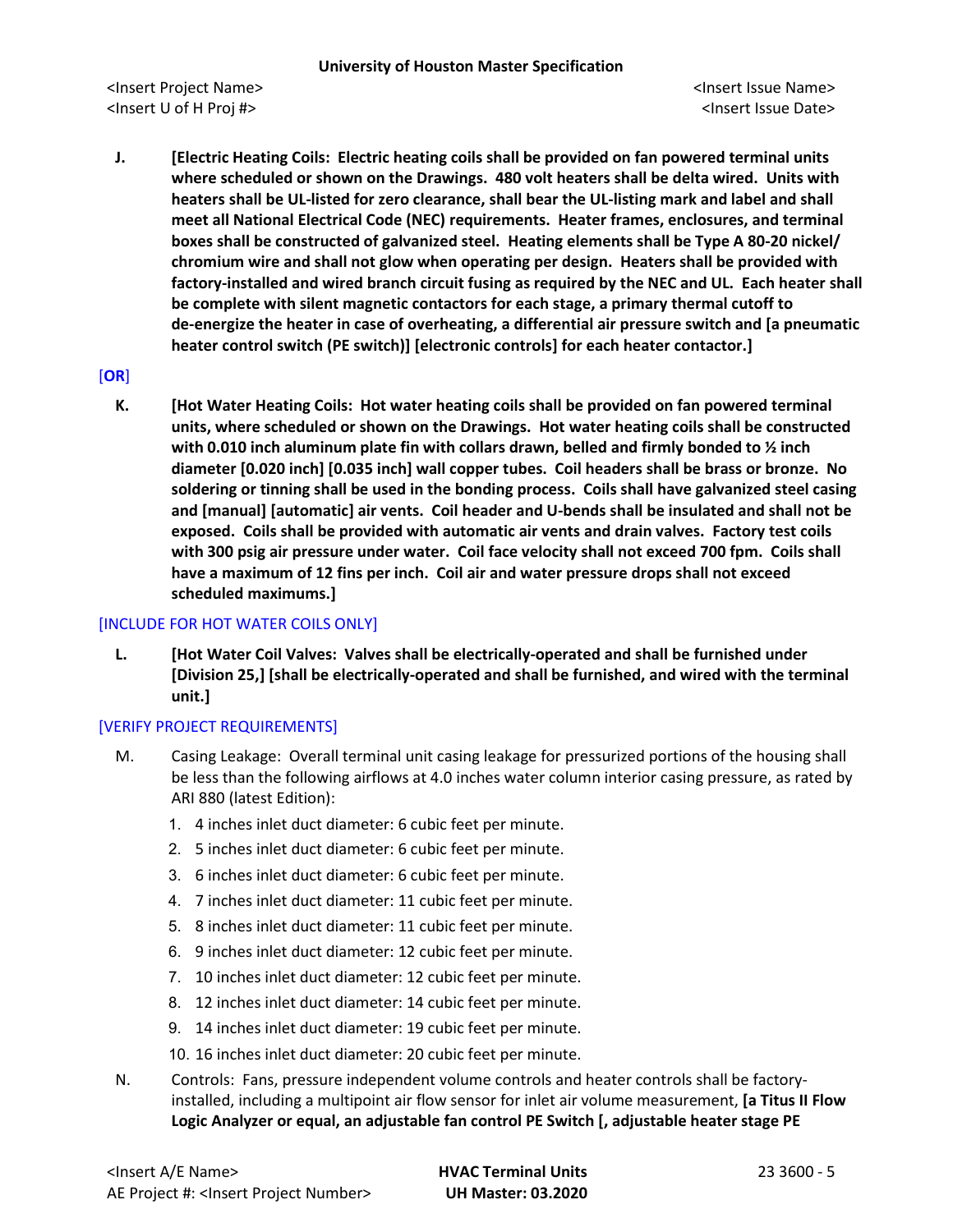**switches]] [a DDC terminal unit controller, fan contactor [, heater stage contactors]]** and related accessories and components. Controls shall provide adjustable minimum and maximum cfm limits, adjustable throttling range and a constant throttling range option. Adjustments for control settings and gauge tees for flow measurement and balancing shall be easily accessible. **[DDC controllers and damper operators shall be furnished by the [Temperature Control] [Division 25] Contractor for factory installation, wiring and testing by the terminal unit manufacturer.]** Fan **[and heater]** contactors **[and PE switches]** shall be provided by the terminal unit manufacturer. Coordinate control voltages with the **[Temperature Control] [Division 25]**.Controllers operators and contactors shall be located for easy access from the ceiling below the unit. Temperature control functions and sequences shall be as specified in **[Division 25]** and as shown on the Drawings. **[The terminal unit manufacturer shall provide an appropriately sized [120] [277] volt control power transformer to serve the terminal unit controller.]** An airflow sensor calibration curve label shall be attached to each terminal unit in a location visible from the unit controller.

- O. Unit Performance: The following performance tests shall be performed by an independent testing lab to verify compliance prior to equipment submittal. Acceptability of the testing facilities shall be subject to review by the Engineer. Cold air shall be supplied at 55°F and bypass air at 75°F. Test results and criteria which shall be considered acceptable are as follows:
	- 1. Radiated sound power levels shall not exceed **[NC 35] [NC 40]** at unit with maximum unit discharge cfm, 1.0 inch inlet static pressure and 0.35 inch outlet static pressure with any percentage of primary air.

# **[USE NC 35 CRITERIA FOR PARALLEL FAN POWERED TERMINAL UNITS AND NC 40 CRITERIA FOR SERIES FAN POWERED TERMINAL UNITS]**

| Band           | Hertz | NC [35] [40]<br>Criteria |
|----------------|-------|--------------------------|
| 1              | 63    | $[60] [64]$ dB           |
| $\mathfrak{p}$ | 125   | $[53]$ [57] dB           |
| 3              | 250   | $[46]$ [51] dB           |
| 4              | 500   | $[40] [45]$ dB           |
| 5              | 1000  | $[36] [41]$ dB           |
| 6              | 2000  | $[34]$ [39] dB           |
| 7              | 4000  | $[33]$ [38] dB           |
| 8              | 8000  | [32] [37] dB             |

Test to be conducted in a mock-up condition approved by the Engineer.

- 2. Discharge noise level in sound pressure measured 5 feet from the terminal unit in a duct with  $\frac{1}{2}$ inch acoustical lining shall be a maximum of NC 30. The 5 foot duct shall include one elbow with turning vanes.
- 3. Temperature variation at the fan discharge (with fan operating) shall not vary more than 3°F across the opening with 50% cold air at 55°F and 50% at 75°F.
- 4. Cold deck cfm fluctuation at any given flow setting over static pressure range shall be a maximum of +10%.
- 5. Dampers shall and unit casing shall perform as specified with regards to leakage.
- 6. Maximum fan motor horsepower shall be as indicated on the Drawings and at no time shall power draw exceed motor rating. Fans shall be balanced or arranged to prevent motor overload.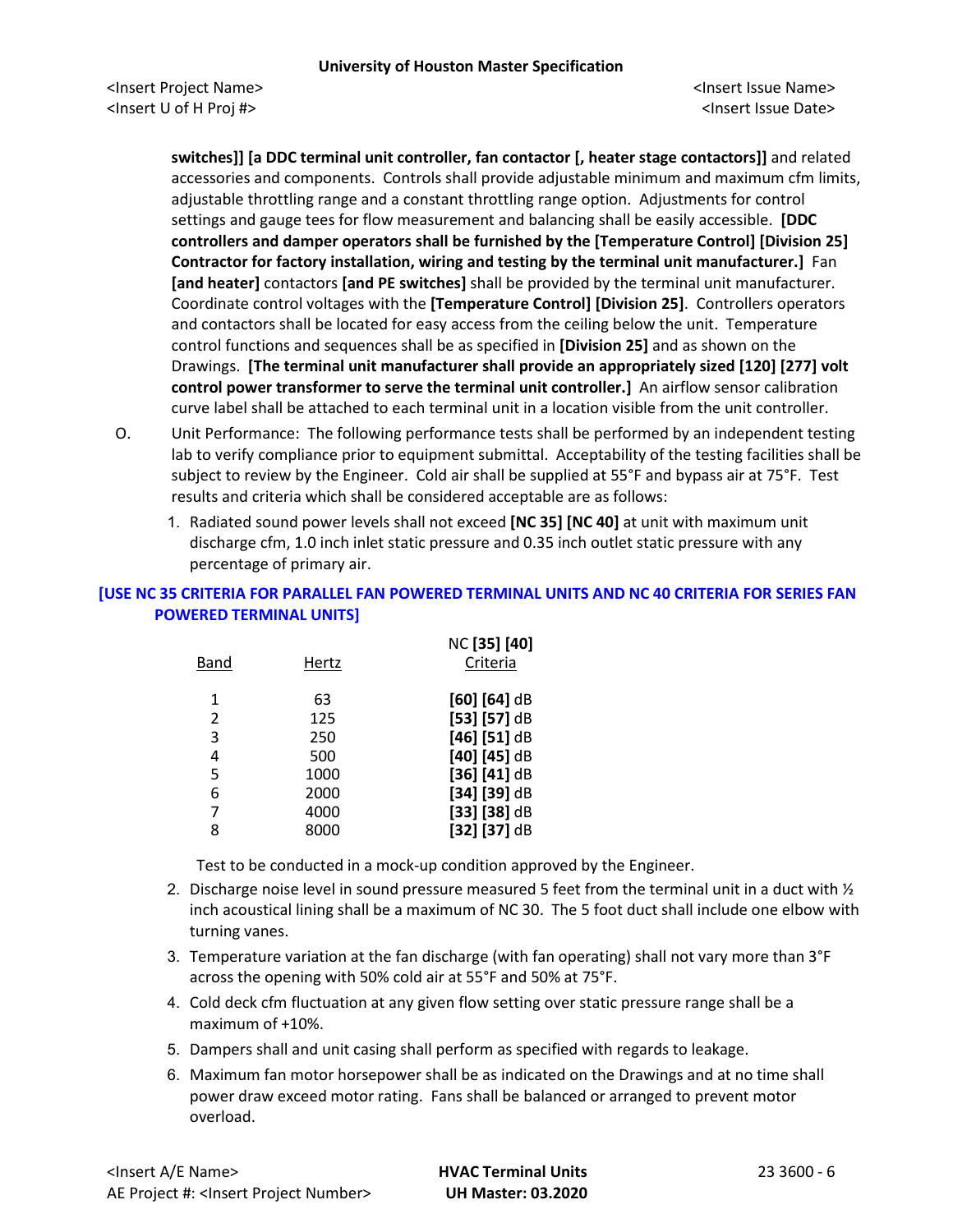<Insert Project Name> <Insert Issue Name> <Insert U of H Proj #> <Insert Issue Date>

- 7. Provide written report to Engineer and Owner of results of the independent testing. Independent testing shall be compared to the specified limits. The unit shall be considered to have failed the test if any decibels are higher than the specified levels for a given frequency or if the leakage is greater than 10% from specified levels.
- **P. [Samples: A sample production run unit of each type [and size] of terminal unit specified on the project shall be submitted for examination and approval by the Engineer, Owner and Testing and Balancing (TAB) [Contractor]. If approved, the unit shall remain at the job site for comparison with units as shipped to project. The unit may be installed in the project at an accessible, marked location. The unit manufacturer shall test and certify that each terminal unit provided for the project has been constructed and tested as specified and are the same as the sample units.] [Where only one unit of each type is required for testing, the submitted unit shall be the largest size unit of that type scheduled for the project.]**
- **Q. [Shipment Testing: A random sampling of the terminal unit supplied for the project and selected by the Engineer or Owner will be tested for conformance to this specification. The contractor shall allow sufficient time during construction and space for the TAB [Contractor] to perform all testing as may be required. Testing shall include airflow, pressure drop, coil performance, fan performance (where applicable), general conformance to the Drawings, Specifications and acoustics.]**
	- 1. **[If the results of the Shipment Testing show that any of the units do not perform as specified, then additional units shall be tested. If this testing in the Engineer's opinion shows that 10% or more of the units tested do not perform as specified, then 100% of all sizes of the units shall be tested for conformance with these specifications. The results of that testing shall be reviewed carefully between the Contractor, manufacturer, Owner, and the Engineer. A method of repair or replacing the units shall be negotiated. The Owner, however, shall maintain the right of final approval of any proposed solution. All testing shall be at no additional expense to the Owner.]**
- **R. [Should for any reason the testing described above under "Sample" and "Shipment Testing" prove that any of the units do not perform as specified, the unit manufacturer shall be responsible for all subsequent labor, travel, travel expenses, and incidental expenses, penalties, or other costs required to prove that the units perform as specified. This shall include, but not be limited to, the labor, travel and incidental expenses of Engineer[,] [and] Owner [and TAB Consultant].]**

## 2.3 SINGLE DUCT VAV AIR VALVE TERMINAL UNITS

- A. General: Provide pressure independent single duct VAV air valve terminal units consisting of a sheet metal housing with a control damper, damper operator, **[heating coil]** and flow controls. Single duct VAV air valve/terminal units shall be compatible with the temperature controls as specified under Division 25. Terminal unit capacities and sizes shall be as scheduled and shown on the Drawings.
- B. Housing: Shall be constructed of 22 gauge minimum galvanized sheet metal with mechanical seals and gaskets to minimize housing leakage. Housing shall be insulated with one inch, dual density coated fiberglass insulation meeting the requirements of NFPA 90A and UL 181 **[and protected with perforated steel liner].** Housing shall be provided with a round or oval inlet for use with flexible duct (1800 fpm maximum velocity) and a rectangular outlet for slip and drive connection to sheet metal ductwork (1600 fpm maximum velocity).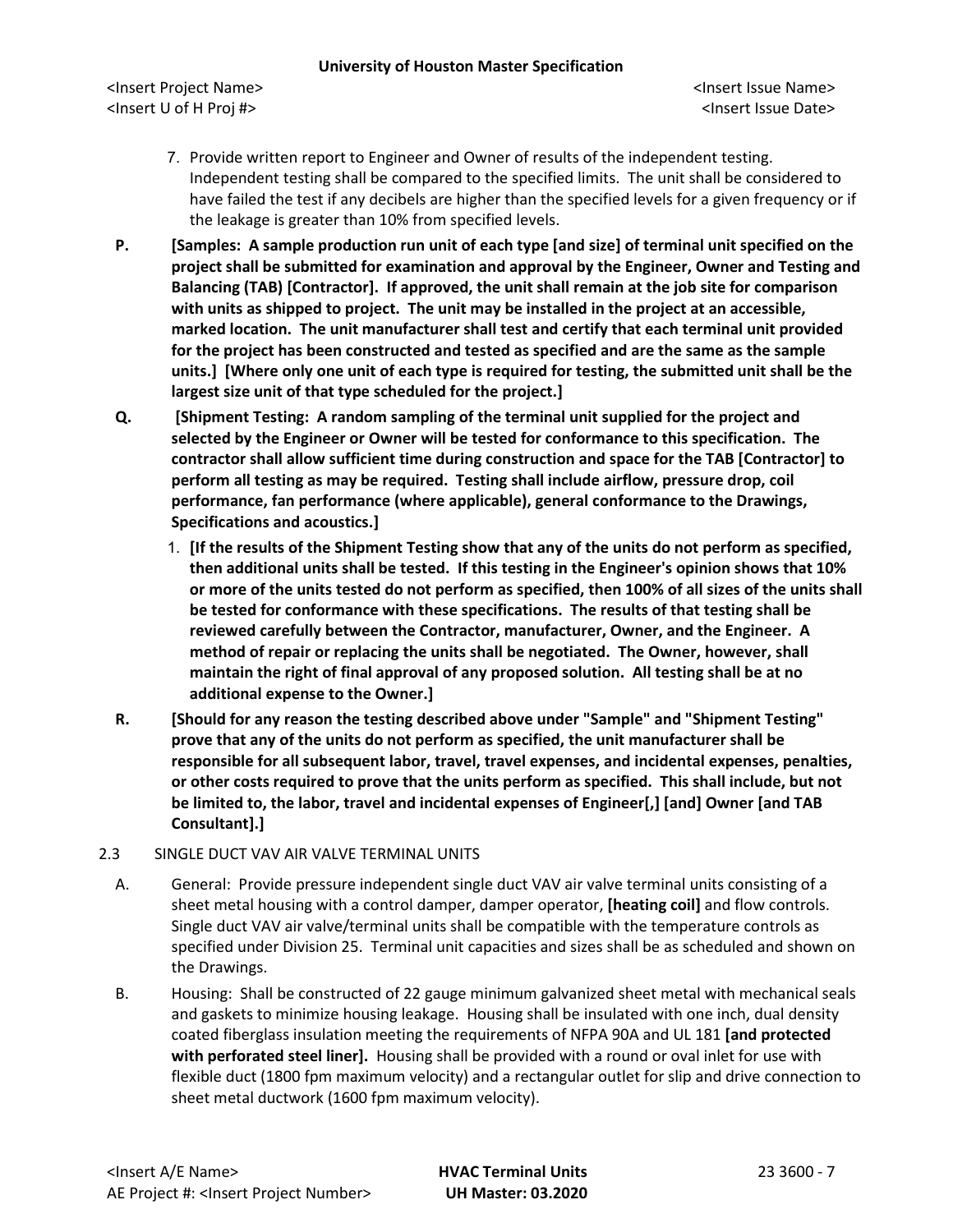<Insert Project Name> <Insert Issue Name> <Insert U of H Proj #> <Insert Issue Date>

- C. Control Dampers: Shall be of a low leakage, opposed blade or single blade design with galvanized steel blades and self-lubricating bearings. Dampers shall be selected to limit pressure drop to 0.010 inches wc pressure loss when operating at a velocity of 2000 fpm. Damper leakage shall not exceed the following airflows at 4 inches water column:
	- 1. 4 inches inlet duct diameter: 6 cubic feet per minute.
	- 2. 5 inches inlet duct diameter: 6 cubic feet per minute.
	- 3. 6 inches inlet duct diameter: 6 cubic feet per minute.
	- 4. 7 inches inlet duct diameter: 6 cubic feet per minute.
	- 5. 8 inches inlet duct diameter: 6 cubic feet per minute.
	- 6. 9 inches inlet duct diameter: 6 cubic feet per minute.
	- 7. 10 inches inlet duct diameter: 6 cubic feet per minute.
	- 8. 12 inches inlet duct diameter: 6 cubic feet per minute.
	- 9. 14 inches inlet duct diameter: 7 cubic feet per minute.
	- 10. 16 inches inlet duct diameter: 7 cubic feet per minute.
- D. Damper Operator: Shall be a **[pneumatic] [electric]** type normally closed damper operator rigidly mounted to the terminal unit and connected to the damper with an adjustable linkage. Operators shall be sized to properly operate the unit dampers. Damper shall be factory-mounted and **[piped] [wired]** including all controls required for operation, except **[main air and thermostat] [control wiring]** connections. Operator**[s] [springs]** shall be selected to coordinate with the control sequence shown on the Drawings and specified. All exposed operational/linkage components shall be protected with removable metal covers.
- **E. [Electric Heating Coils: Electric heating coils shall be provided on single duct VAV terminal units where scheduled or shown on the Drawings. 480 volt heaters shall be delta wired. Units with heaters shall be UL-listed for zero clearance, shall bear the UL-listing mark and label and shall meet all National Electrical Code (NEC) requirements. Heater frames, enclosures, and terminal boxes shall be constructed of galvanized steel. Heating elements shall be Type A 80-20 nickel/ chromium wire and shall not glow when operating per design. Heaters shall be provided with factory-installed and wired branch circuit fusing as required by the NEC and UL. Each heater shall be complete with silent magnetic contactors for each stage, a primary thermal cutoff to de-energize the heater in case of overheating, a differential air pressure switch and [a pneumatic heater control switch (PE switch)] [electronic controls] for each heater contactor.]**

## [**OR**]

**F. [Hot Water Heating Coils: Hot water heating coils shall be provided on single duct VAV terminal units, where scheduled or shown on the Drawings. Hot water heating coils shall be constructed with 0.010 inch aluminum plate fin with collars drawn, belled and firmly bonded to ½ inch diameter [0.020 inch] [0.035 inch] wall copper tubes. Coil headers shall be brass or bronze. No soldering or tinning shall be used in the bonding process. Coils shall have galvanized steel casing and [manual] [automatic] air vents. Coil header and U-bends shall be insulated and shall not be exposed. Coils shall be provided with automatic air vents and drain valves. Factory test coils with 300 psig air pressure under water. Coil face velocity shall not exceed 700 fpm. Coils shall have a maximum of 12 fins per inch. Coil air and water pressure drops shall not exceed scheduled maximums.]**

## [INCLUDE FOR HOT WATER COILS ONLY]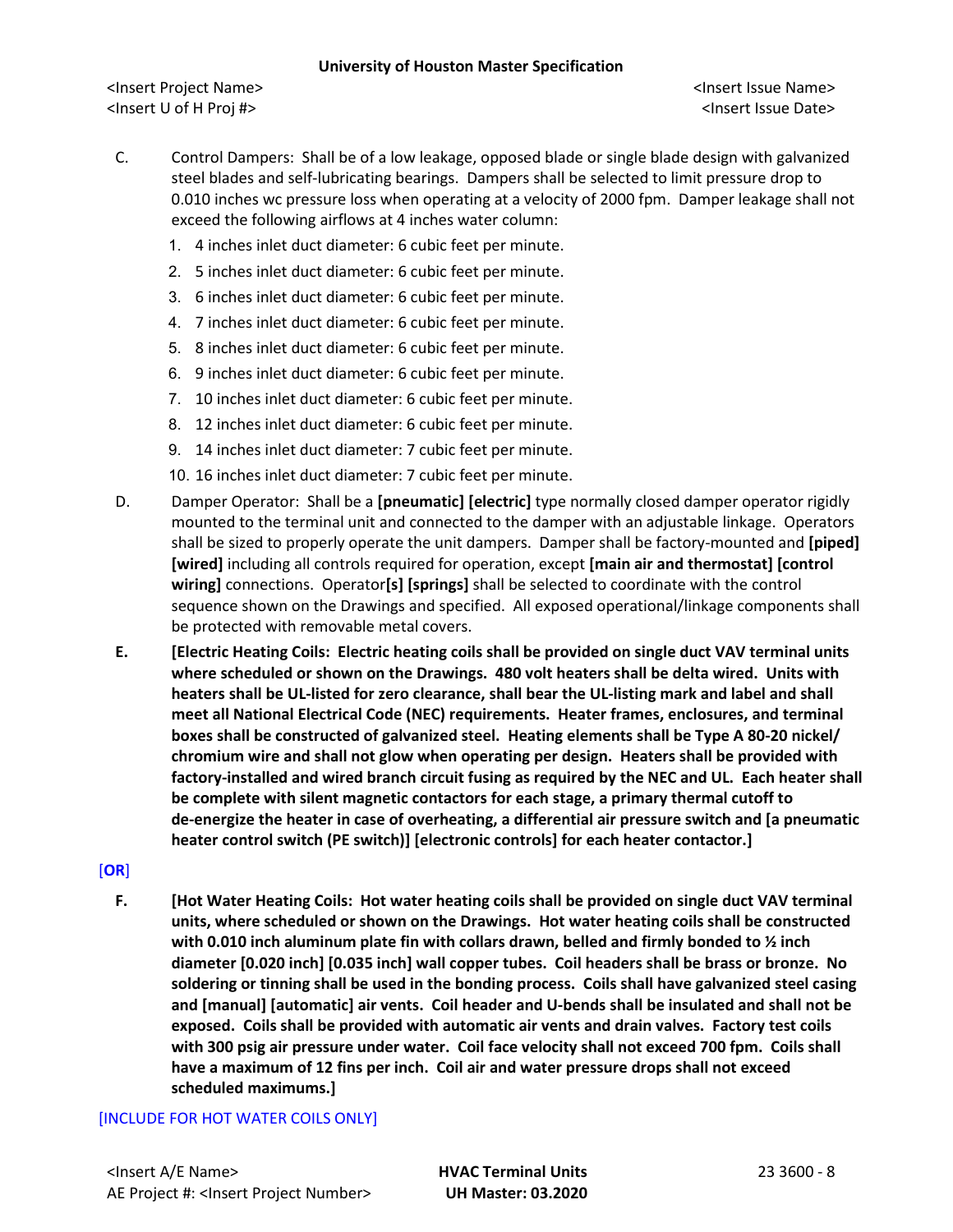**G. [Hot Water Coil Valves: Valves shall be pneumatically-operated and shall be furnished and installed under Division 25.] [shall be electrically-operated and shall be furnished, piped, and wired with the terminal unit.]**

## [VERIFY PROJECT REQUIREMENTS]

- H. Casing Leakage: Overall terminal unit casing leakage for pressurized portions of the housing shall be less than the following airflows at 4.0 inches water column interior casing pressure, as rated by ARI 880 (latest Edition):
	- 1. 4 inches inlet duct diameter: 6 cubic feet per minute.
	- 2. 5 inches inlet duct diameter: 6 cubic feet per minute.
	- 3. 6 inches inlet duct diameter: 6 cubic feet per minute.
	- 4. 7 inches inlet duct diameter: 11 cubic feet per minute.
	- 5. 8 inches inlet duct diameter: 11 cubic feet per minute.
	- 6. 9 inches inlet duct diameter: 12 cubic feet per minute.
	- 7. 10 inches inlet duct diameter: 12 cubic feet per minute.
	- 8. 12 inches inlet duct diameter: 14 cubic feet per minute.
	- 9. 14 inches inlet duct diameter: 19 cubic feet per minute.
	- 10. 16 inches inlet duct diameter: 20 cubic feet per minute.
- I. Controls: Pressure independent volume controls shall be factory-installed, including a multipoint air flow sensor for inlet volume measurement, **[a Titus II Flow Logic Analyzer or equal], [a DDC terminal unit controller]** and related accessories and components. Controls shall provide adjustable minimum and maximum cfm limits, adjustable throttling range and a constant throttling range option. Adjustments for control settings and gauge tees for flow measurement and balancing shall be easily accessible. [DDC controllers and damper operators shall be furnished by **the [Temperature Control] [Division 25]** Contractor for factory-installation, wiring and testing by the terminal unit manufacturer. Controllers shall be located for easy access] from the ceiling below the unit. Temperature control functions and sequences shall be as specified in Division 25 and as shown on the Drawings. **[The terminal unit manufacturer shall provide an appropriately sized [120] [277] volt control power transformer to serve the terminal unit controller.]** An air flow sensor calibration curve label shall be attached to each terminal unit in a location visible from the unit controller.
- J. Unit Performance: The following performance tests shall be performed by an independent testing lab to verify compliance prior to equipment submittal. Acceptability of the testing facilities shall be subject to review by the Engineer. Test results and criteria which shall be considered acceptable are as follows:

#### [VERIFY REQUIREMENTS]

1. Radiated sound power levels shall not exceed **[NC 30] [NC 35]** for any value unit discharge cfm, **[one inch] [\_\_\_\_\_\_\_inch]** inlet static pressure and 0.35 inch outlet static pressure with any percentage of primary air.

| <b>Band</b> | Hertz | NC [30] [35]<br>Criteria |
|-------------|-------|--------------------------|
| 1           | 63    | $[57] [60]$ dB           |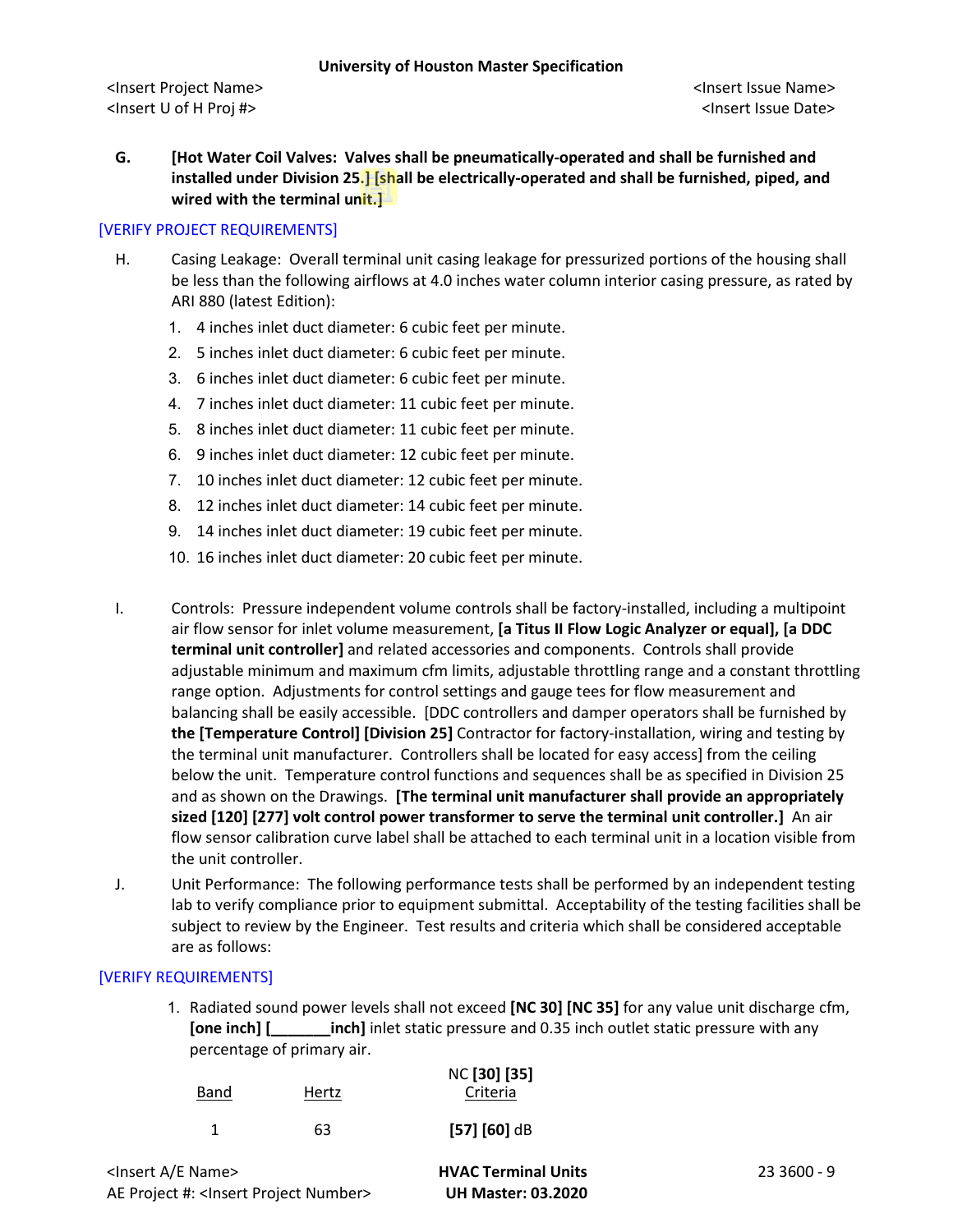<Insert Project Name> <Insert Issue Name> <Insert U of H Proj #> <Insert Issue Date>

| 2 | 125  | $[48]$ [53] dB |
|---|------|----------------|
| 3 | 250  | $[41] [46]$ dB |
| 4 | 500  | $[35] [40]$ dB |
| 5 | 1000 | $[31] [36]$ dB |
| 6 | 2000 | $[29] [34]$ dB |
| 7 | 4000 | $[28]$ [33] dB |
| 8 | 8000 | $[27]$ [32] dB |

Test to be conducted in a mock-up condition approved by the Engineer.

- 2. Discharge noise level in sound pressure measured 5 feet from the terminal unit in a duct with  $\frac{1}{2}$ inch acoustical lining shall be a maximum of NC **[25] [30]**. The 5 foot duct shall include one elbow with turning vanes.
- 3. CFM fluctuation at any given flow setting over static pressure range shall be a maximum of +10%.
- 4. Dampers and unit casing shall perform as specified with regards to leakage.
- 5. Provide written report to Engineer and Owner of results of the independent testing. Independent testing shall be compared to the specified limits. The unit shall be considered to have failed the test if any decibels are higher than the specified levels for a given frequency or if the leakage is greater than 10% from specified levels.
- **K. [Samples: A sample production run unit of each type [and size] of terminal unit specified on the project shall be submitted for examination and approval by the Engineer, Owner and Testing and Balancing (TAB) [Contractor]. If approved, the unit shall remain at the job site for comparison with units as shipped to project. The unit may be installed in the project at an accessible, marked location. The unit manufacturer shall test and certify that each terminal unit provided for the project has been constructed and tested as specified and are the same as the sample units.] [Where only one unit of each type is required for testing, the submitted unit shall be the largest size unit of that type scheduled for the project.]**
- **L. [Shipment Testing: A random sampling of the terminal unit supplied for the project and selected by the Engineer or Owner's Representative will be tested for conformance to this specification. The contractor shall allow sufficient time during construction and space for the TAB [Contractor] to perform all testing as may be required. Testing shall include airflow, pressure drop, coil performance, fan performance (where applicable), general conformance to the Drawings, Specifications and acoustics.]]**
	- 1. **[If the results of the Shipment Testing show that any of the units do not perform as specified, then additional units shall be tested. If this testing in the Engineer's opinion shows that 10% or more of the units tested do not perform as specified, then 100% of all sizes of the units shall be tested for conformance with these specifications. The results of that testing shall be reviewed carefully between the Contractor, manufacturer, Owner, and the Engineer. A method of repair or replacing the units shall be negotiated. The Owner, however, shall maintain the right of final approval of any proposed solution. All testing shall be at no additional expense to the Owner or Engineer.]**
- **M. [Should for any reason the testing described above under "Sample" and "Shipment Testing" prove that any of the units do not perform as specified, the unit manufacturer shall be responsible for all subsequent labor, travel, travel expenses, and incidental expenses, penalties, or other costs required to prove that the units perform as specified. This shall include, but not**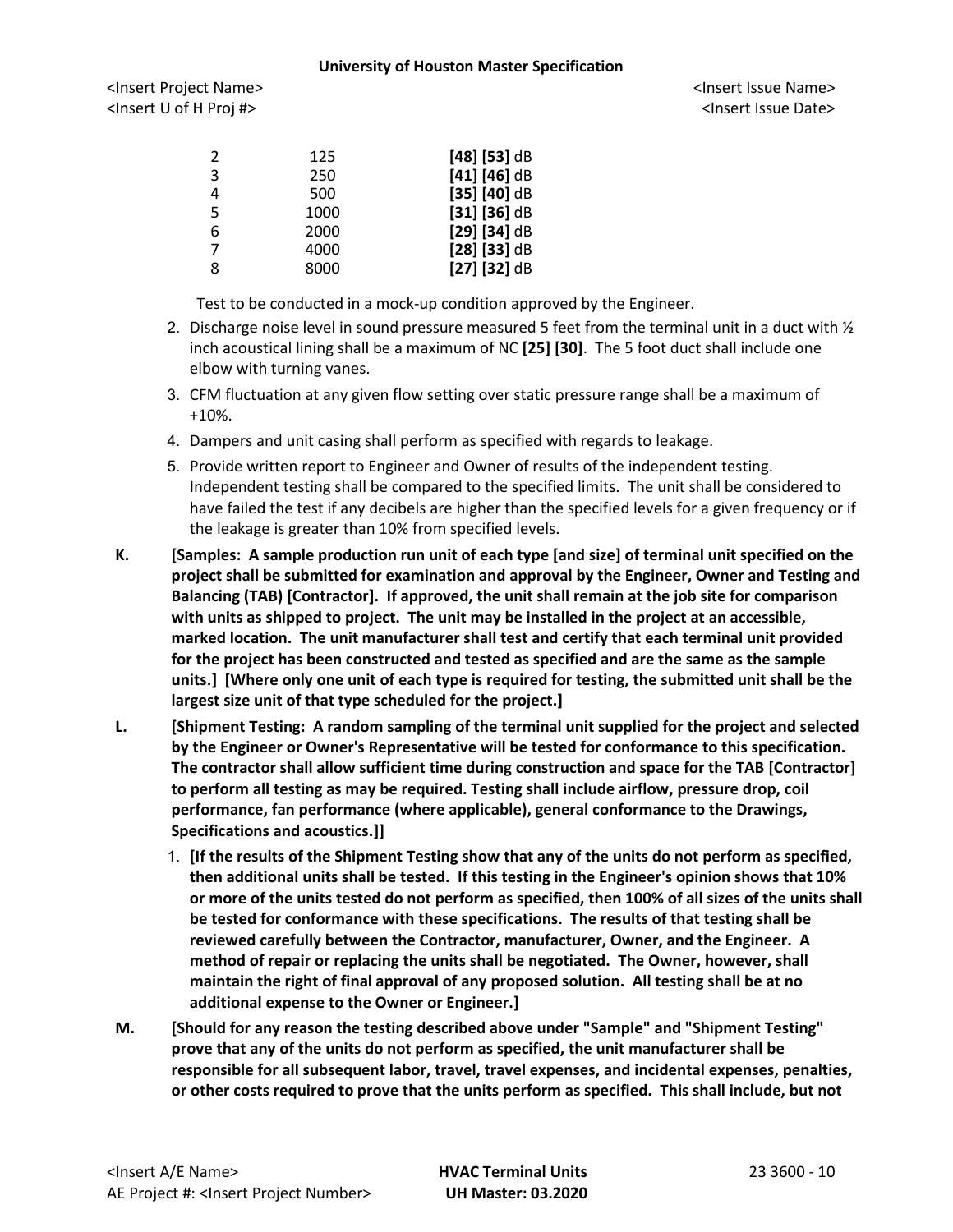# **be limited to, the labor, travel and incidental expenses of Engineer[,] [and] Owner [and TAB Consultant].]**

# 2.4 DOUBLE DUCT TERMINAL UNITS

- A. General: Provide **[variable] [constant]** volume, pressure independent double duct terminal units consisting of a sheet metal housing with control dampers, damper operators, mixer-attenuator and flow controls. Double duct terminal units shall be compatible with the temperature controls as specified in Division 25. Terminal unit capacities and sizes shall be as scheduled and shown on the Drawings.
- B. Housing: Shall be constructed of 22 gauge minimum galvanized sheet metal with mechanical seals and gaskets to minimize housing leakage. Housing shall be insulated with one inch, dual density coated fiberglass insulation meeting the requirements of NFPA 90A and UL 181 **[and protected with perforated steel liner]**. Housing shall be provided with a round or oval inlet for use with flexible duct (1800 fpm maximum velocity) and a rectangular outlet for slip and drive connection to sheet metal ductwork (1600 fpm maximum velocity).
- C. Mixer-attenuator: Each unit shall include a mixer-attenuator section as an integral part of the unit to minimize downstream stratification. The mixer shall provide less than 1°F downstream variation with 10°F difference between the two inlets. Certified independent test lab data shall be submitted for approval subject to witness testing by the Engineer or Owner's Representative.
- D. Control Dampers: Shall be of a low leakage, opposed blade or single blade design with galvanized steel blades and self-lubricating bearings. Dampers shall be selected to limit pressure drop to 0.25 inches wc pressure loss when operating at a velocity of 2000 fpm. Dampers shall be arranged to allow units to operate at constant or variable volume air flow.
- E. Damper Operators: Shall be **[pneumatic] [electric]** type normally open damper operators rigidly mounted to the terminal unit and connected to the dampers with an adjustable linkage. Operators shall be sized to properly operate the unit dampers. Damper shall be factory-mounted and **[piped] [wired]** including all controls required for operation, except **[main air and thermostat] [control wiring]** connections. Operator**[s] [springs]** shall be selected to coordinate with the control sequence shown on the Drawings and specified. All exposed operational/linkage components shall be protected with removable metal covers.

## [VERIFY PROJECT REQUIREMENTS]

- F. Leakage: Overall leakage for the control damper and pressurized portions of the housing shall be less than 3% of nominal cfm at **[3 inches] [6 inches]** SP, as rated by ARI 880 (latest Edition).
- G. Controls: Pressure independent volume controls shall be factory-installed, including multipoint air flow sensors for cold deck inlet volume measurement and mixer-attenuator discharge flow measurement, **[a pneumatic volume controller] [a DDC terminal unit controller]** and related accessories and components required to operate the unit as a dual duct **[variable] [constant]** volume unit. Controls shall provide adjustable minimum and maximum cfm limits, adjustable throttling range and a constant throttling range option. Adjustments for control settings and gauge tees for flow measurement and balancing shall be easily accessible. **[DDC controllers and damper operators shall be furnished by the [Temperature Control] [Division 25] Contractor for factory-installation, wiring and testing by the terminal unit manufacturer. Controllers shall be located for easy access]** from the ceiling below the unit. Temperature control functions and sequences shall be as specified in Division 25 and as shown on the Drawings. **[The terminal unit manufacturer shall provide an appropriately sized [120] [277] volt control power transformer to**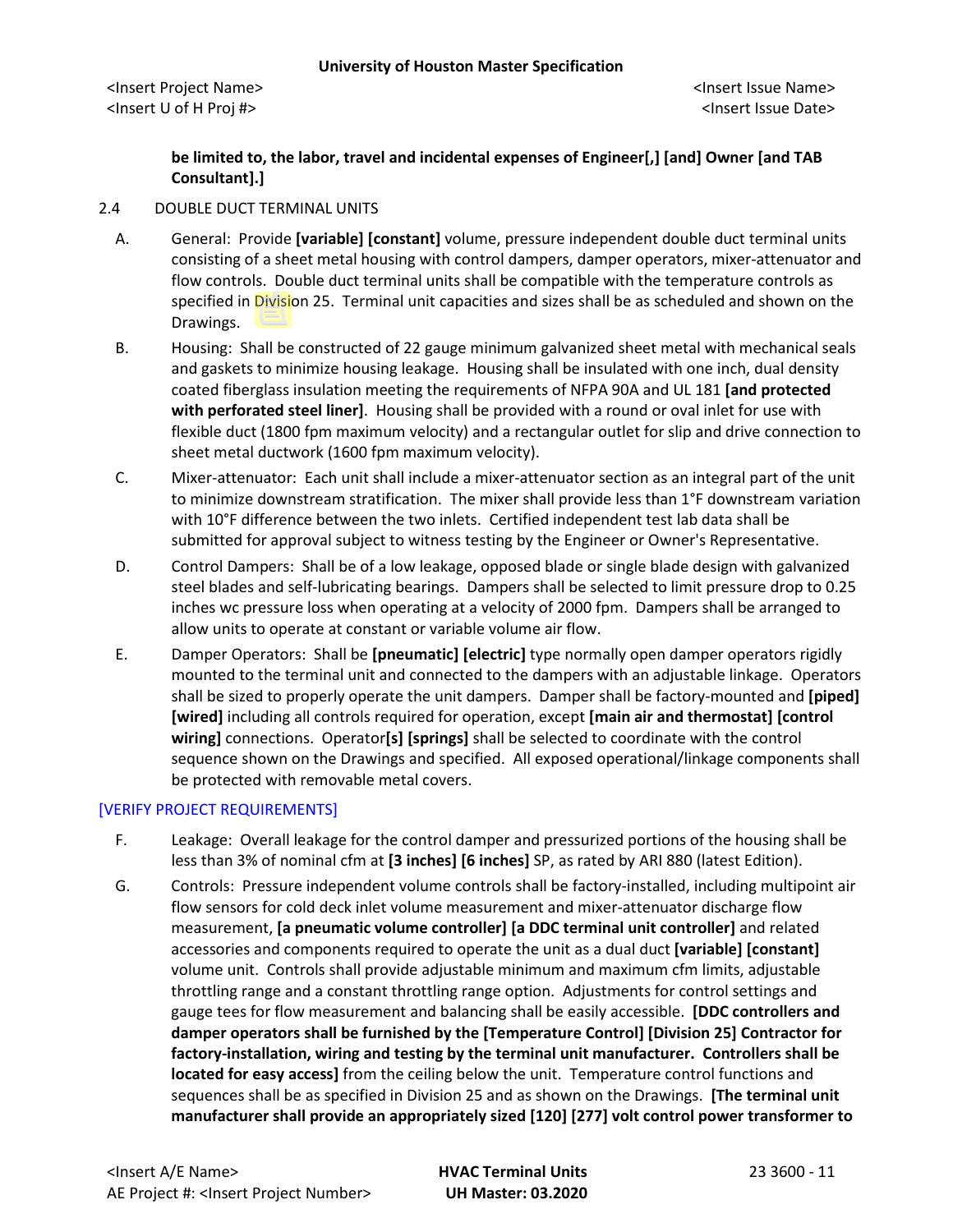**serve the terminal unit controller.]** An air flow sensor calibration curve label shall be attached to each terminal unit in a location visible from the unit controller.

H. Unit Performance: The following performance tests shall be performed by an independent testing lab to verify compliance prior to equipment submittal. Acceptability of the testing facilities shall be subject to review by the Engineer. Cold air shall be supplied at 55°F and warm air shall be supplied at **[80°F]** [  $\blacksquare$  **[30]**. Test results and criteria which shall be considered acceptable are as follows:

# [VERIFY REQUIREMENTS]

1. Radiated sound power levels shall not exceed **[NC 30] [NC 35]** for any value unit discharge cfm, **[2.0 inch] [\_\_\_\_\_\_\_inch]** inlet static pressure and 0.35 inch outlet static pressure with any percentage of cold air.

| Band | Hertz | NC [30] [35]<br>Criteria |
|------|-------|--------------------------|
| 1    | 63    | $[57]$ $[60]$ dB         |
| 2    | 125   | $[48]$ [53] dB           |
| 3    | 250   | $[41] [46]$ dB           |
| 4    | 500   | $[35] [40]$ dB           |
| 5    | 1000  | $[31] [36]$ dB           |
| 6    | 2000  | $[29] [34]$ dB           |
| 7    | 4000  | $[28]$ [33] dB           |
| 8    | 8000  | $[27]$ [32] dB           |
|      |       |                          |

Test to be conducted in a mock-up condition approved by the Engineer.

- 2. Discharge noise level in sound pressure measured 5 feet from the terminal unit in a duct with  $\frac{1}{2}$ inch acoustical lining shall be a maximum of NC **[25] [30]**. The 5 foot duct shall include one elbow with turning vanes.
- 3. Temperature variation at the mixer-attenuator discharge shall not vary more than  $3^\circ$ F across the opening with 50% cold air at 55°F and 50% warm air at **[80°F] [\_\_\_\_\_\_°F]**.
- 4. CFM fluctuation at any given flow setting over static pressure range shall be a maximum of +10%.
- 5. Dampers and unit casing shall prevent leakage in excess of 3% of maximum rated terminal unit capacity when operating against **[3 inches] [6 inches]** of static pressure (SP).
- **I. [Samples: A sample production run unit of each type [and size] of terminal unit specified on the project shall be submitted for examination and approval by the Engineer, Owner and Testing and Balancing (TAB) [Consultant] [Contractor]. If approved, the unit shall remain at the job site for comparison with units as shipped to project. The unit may be installed in the project at an accessible, marked location. The unit manufacturer shall test and certify that each terminal unit provided for the project has been constructed and tested as specified and are the same as the sample units.] [Where only one unit of each type is required for testing, the submitted unit shall be the largest size unit of that type scheduled for the project.]**
- **J. [Shipment Testing: A random sampling of the terminal unit supplied for the project and selected by the Engineer or Owner's Representative will be tested for conformance to this specification. The contractor shall allow sufficient time during construction and space for the TAB [Consultant] [Contractor] to perform all testing as may be required.]**
	- 1. **[If the results of the Shipment Testing show that any of the units do not perform as specified, then additional units shall be tested. If this testing in the Engineer's opinion shows that 10%**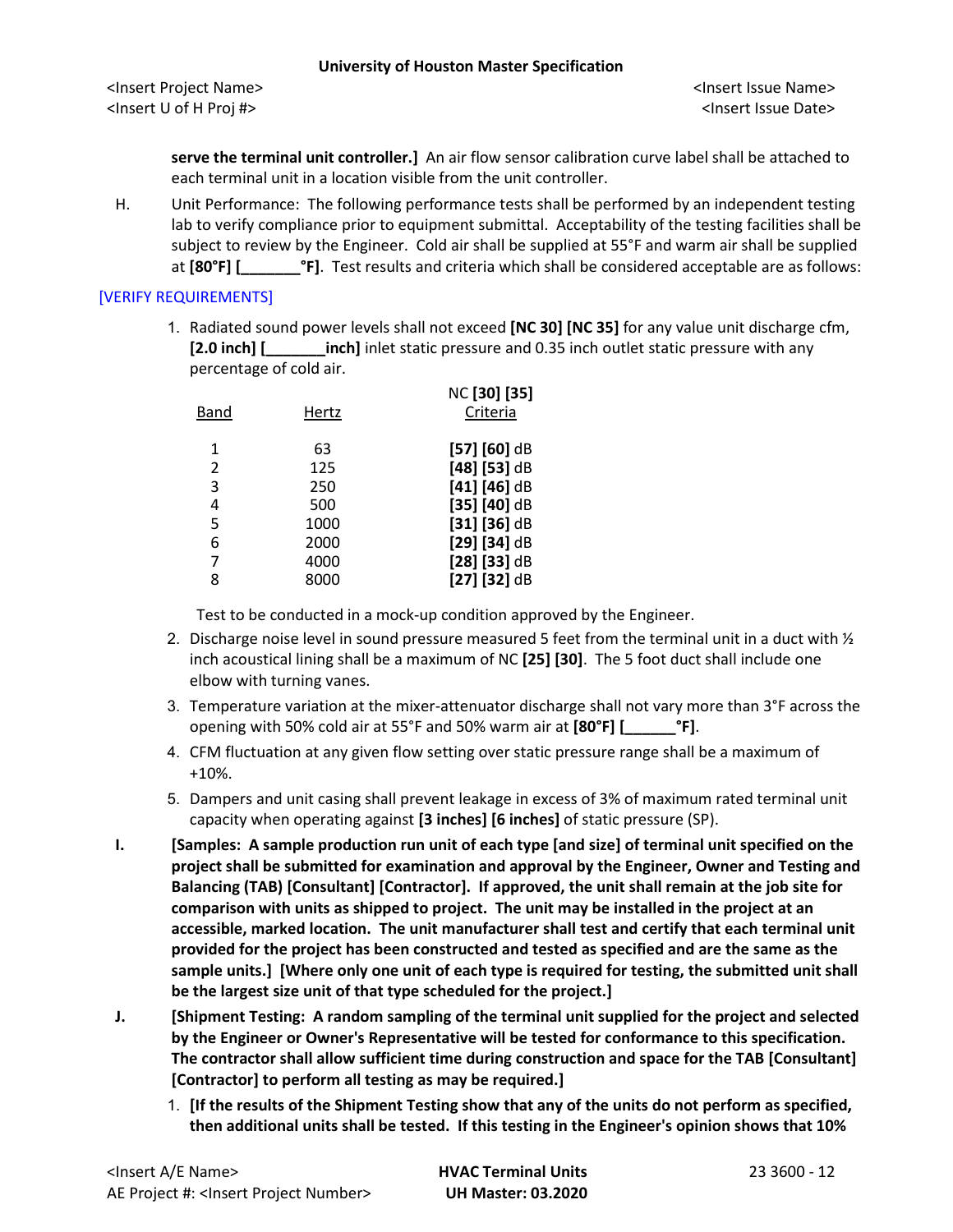**or more of the units tested do not perform as specified, then 100% of all sizes of the units shall be tested for conformance with these specifications. The results of that testing shall be reviewed carefully between the Contractor, manufacturer, Owner, and the Engineer. A method of repair or replacing the units shall be negotiated. The Owner, however, shall maintain the right of final approval of any proposed solution. All testing shall be at no additional cost to the Owner or Engineer.]**

**K. [Should for any reason the testing described above under "Sample" and "Shipment Testing" prove that any of the units do not perform as specified, the unit manufacturer shall be responsible for all subsequent labor, travel, travel expenses, and incidental expenses, penalties, or other costs required to prove that the units perform as specified. This shall include, but not be limited to, the labor, travel and incidental expenses of Engineer[,] [and] Owner [and TAB Consultant].]**

## PART 3 - EXECUTION

- 3.1 INSTALLATION
	- A. General: Except as otherwise indicated, install HVAC terminal units including components and controls required for operation, in accordance with manufacturer's instructions.
	- B. Location: Locate each unit accurately in the position indicated in relation to other work. Position unit with sufficient clearance for normal service and maintenance, including clearance for cabinet removal.
	- C. Supports: Minimum support requirements for terminal units shall be as follows. Terminal units weighing less than 150 pounds shall be supported by four (4) 16 gauge, one inch wide sheet metal straps with ends turned under bottom of unit at corners and secured by two maximum % inch long by <sup>1/4</sup> inch diameter sheet metal screw per strap. The other strap end shall be attached to the structure by ¼ inch diameter threaded bolt into the concrete insert or into drilled-hole threaded concrete expansion anchor. Boxes over 150 pounds in weight shall be supported the same as described above except ¼ inch diameter sheet metal screws shall be located with one screw on the side of the unit and one screw on the bottom of the unit. Seal all screw penetrations into the terminal unit air stream. **[Refer to Section 23 0548 "Vibration Isolation" for terminal unit vibration isolation requirements. Spring isolated terminal units shall be supported using channel and threaded rod.]**
	- D. Leveling: Level terminal units to the tolerances recommended by the manufacturer.
	- E. Flow Graphs: Graphs shall be provided to coordinate pressure at flow measuring taps with unit primary cfm.
	- F. Unit Connections: Duct connections shall be the more stringent of the connections detailed on the Drawings and the terminal unit manufacturers recommendations.
	- G. Access Doors and Panels: Provide access doors or panels as required to provide full terminal unit access.
		- 1. Label access doors to identify what is accessible behind door. Labels shall be metal or plastic and shall be mechanical fastened to the access door. Letter size shall be ¼ inch minimum.

#### 3.2 TESTING

- A. General: Installed terminal units shall be leakage tested with the connected ductwork.
- **B. [Sample Testing: Sample terminal units shall be leakage tested by the project Testing and Balancing [Contractor] in the presence of the Engineer and Owner.]**